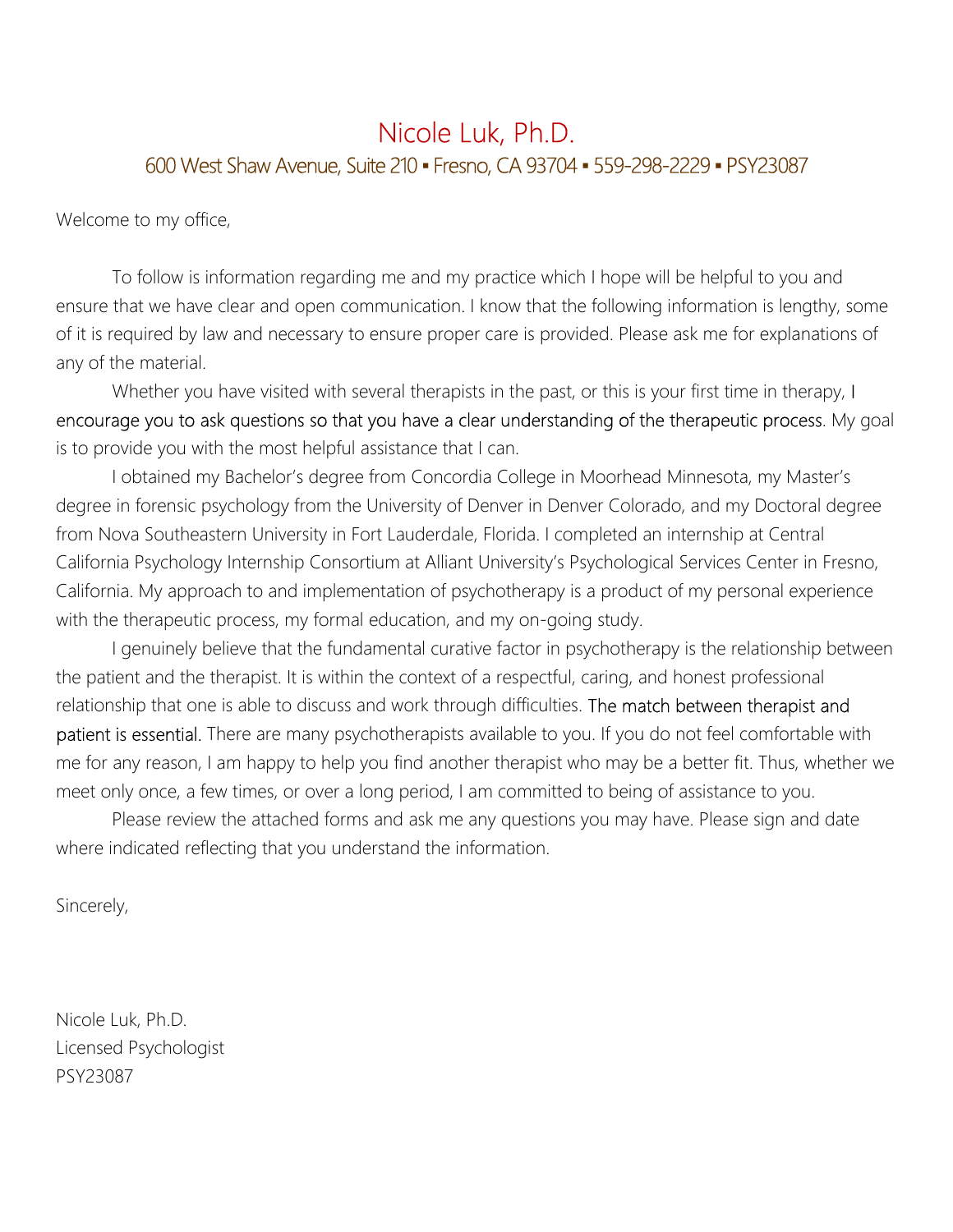# Nicole Luk, Ph.D. 600 West Shaw Avenue, Suite 210 ▪ Fresno, CA 93704 ▪ 559-298-2229 ▪ PSY23087

## OFFICE POLICIES & GENERAL INFORMATION AGREEMENT FOR PSYCHOTHERAPY SERVICES Consent for Psychotherapy Services

This form provides you, the patient, with information that is in addition to that detailed in the Notice of Privacy Practices and it is subject to HIPAA preemptive analysis.

CONFIDENTIALITY: All information disclosed within sessions and the written records pertaining to those sessions are confidential and may not be revealed to anyone without your written permission except where disclosure is required by law.

WHEN DISCLOSURE IS REQUIRED OR MAY BE REQUIRED BY LAW:

Some of the circumstances where disclosure is required or may be required by law are:

- reasonable suspicion of child, dependent, or elder abuse or neglect;
- viewing of child pornography
- "sexting" involving minors
- a patient presents a danger to self, to others, to property, or is gravely disabled;
- a patient 's family members communicate to me that the patient presents a danger to others.
- pursuant to legal proceeding by or against you. If you place your mental status at issue in litigation initiated by you, the defendant may have the right to obtain the psychotherapy records and/or testimony by me.
- in couples and family therapy, or when different family members are seen individually, even over a period of time, there are limits to confidentiality and privilege. It is best that I meet with individual patients to establish guidelines for disclosure prior to a couples or family session. In all cases, I will use my clinical judgment when revealing such information but I will not release records to any outside party unless I am authorized to do so by all adult parties who were part of the family therapy, couple therapy or other treatment that involved more than one adult client.

**EMERGENCY:** If there is an emergency during therapy, or in the future after termination, where I become concerned about your personal safety, the possibility of you injuring someone else, or about you receiving proper psychiatric care, I will do whatever I can within the limits of the law, to prevent you from injuring yourself or others and to ensure that you receive the proper medical care. For this purpose, I may also contact the person whose name you have provided on the intake sheet.

HEALTH INSURANCE & CONFIDENTIALITY OF RECORDS: At your request, my office will submit insurance claims on your behalf. Disclosure of confidential information may be required by your health insurance carrier or HMO/PPO/MCO/EAP in order to process the claims. If you so instruct me, only the minimum necessary information will be communicated to the carrier. I have no control over, or knowledge of, what insurance companies do with the information she submits or who has access to this information.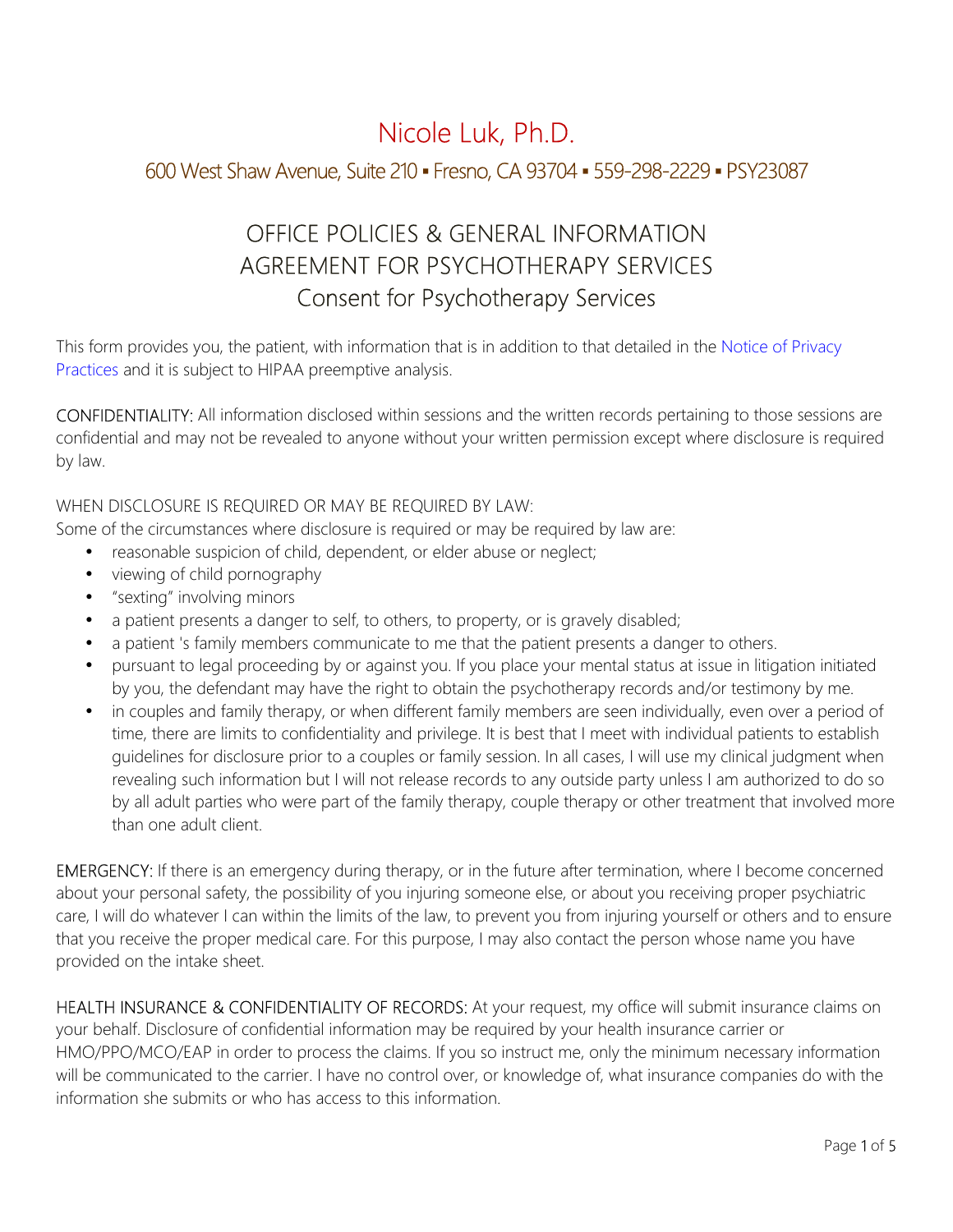CONSULTATION: I sometimes consult with other professionals regarding patients, however, each patient's identity remains completely anonymous and confidentiality is fully maintained.

E–MAILS, CELL PHONES, COMPUTERS, AND FAXES: Computers and unencrypted e-mail, texts, and e-faxes communication can be vulnerable to access by unauthorized people and hence can compromise the privacy and confidentiality of such communication. Data on my laptop is password protected and encrypted, and my computer has a firewall and virus protection, however, there is still a possibility that data can be compromised. Should your data be compromised, I will tell you. Please be advised that phone messages are transcribed and sent to me via unencrypted but password protected e-mails.

 *DO NOT use texts, e-mail, voice mail, or faxes for emergencies.* In order to provide the best clinical care, I will not respond to email messages or text messages from current patients. Please call me and leave a message. I will return your call as soon as I am able. If there is an emergency, go to the nearest emergency room or call 911.

RECORDS AND YOUR RIGHT TO REVIEW THEM: Both the law and the standards of my profession require that I keep treatment records for at least 7 years. Unless otherwise agreed to be necessary, I will retain clinical records only as long as is mandated by California law. If you have concerns regarding the treatment records, please discuss them with me. As a client, you have the right to review or receive a summary of your records at any time, except in limited legal or emergency circumstances or when I assess that releasing such information might be harmful in any way. In such a case, I will provide the records to an appropriate and legitimate mental health professional of your choice. Considering all of the above exclusions, if it is still appropriate, and upon your request, I will release information to any agency/person you specify unless I assess that releasing such information might be harmful in any way. When more than one client is involved in treatment, such as in cases of couple and family therapy, I will release records only with signed authorizations from all the adults (or all those who legally can authorize such a release) involved in the treatment.

TELEPHONE & EMERGENCY PROCEDURES: If you need to contact me between sessions, please leave a message by calling 559-298-2229. I will return your call as soon as possible. I check messages in the morning and late afternoon or early evening on business days unless I am out of town. If an emergency situation arises, indicate it clearly in your message and if you need to talk to someone right away call emergency services. Some community resources are as follows:

Exodus Psychiatric Health Facility (inpatient), 4411 E. Kings Canyon Road, Fresno, CA 93702 (559) 453-5124, (559)-453-6304 (or toll free at 1-800-654-3937)

Exodus Crisis Stabilization Center (outpatient), 4411 E. Kings Canyon Road, Fresno, CA 93702 (559) 453-1008 or (559) 453-1014

National Suicide Prevention Hotline: 1-800-273-TALK (8255) or 1-888-506-5991

Local police and emergency services: 911

DO NOT use email, text, or fax for emergencies.

PAYMENTS & INSURANCE REIMBURSEMENT: Clients are expected to pay my standard fee of \$175.00 per 50 minutes at the beginning of each therapy session. Telephone conversations, site visits, reading of reports, consultation with other professionals, release of information, reading records, longer sessions, travel time, etc. will be charged at the same rate, unless indicated and agreed upon otherwise. Please notify me if any problems arise during the course of therapy regarding your ability to make timely payments. I can provide you with a bill which you can submit to your insurance company, or I can provide that service for you.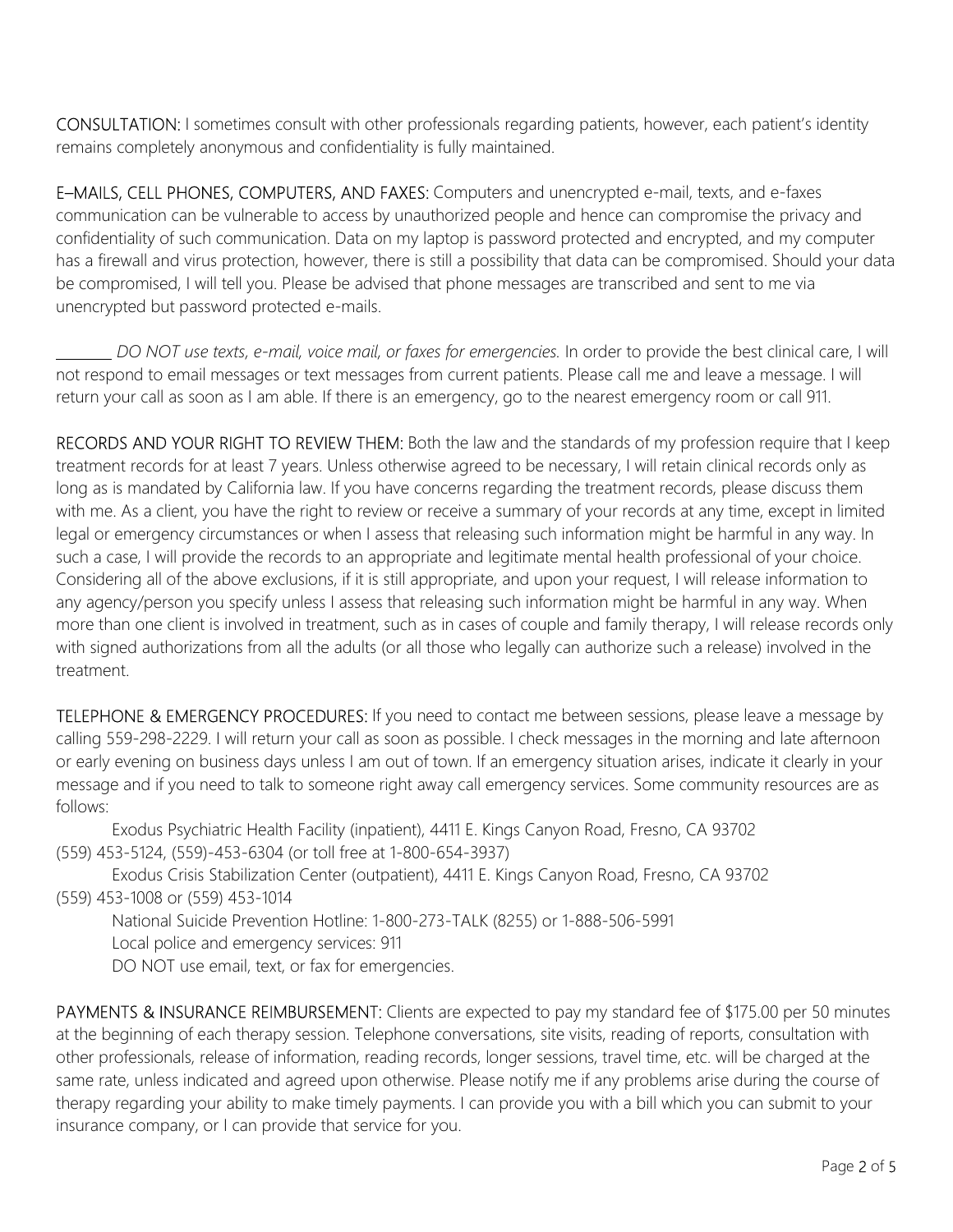Money can be an uncomfortable topic to discuss. I encourage you to bring your concerns to therapy for an open dialogue.

I am not a preferred provider for any insurance company and I am not a MediCal or Medicare provider.

If your account is overdue and there is no written agreement on a payment plan, I may use legal or other means (courts, collection agencies, etc.) to obtain payment.

MEDIATION & ARBITRATION: All disputes arising out of, or in relation to, this agreement to provide psychotherapy services shall first be referred to mediation, before, and as a precondition of, the initiation of arbitration. The mediator shall be a neutral third party chosen by agreement of Dr. Luk and the patient(s). The cost of such mediation, if any, shall be split equally, unless otherwise agreed upon. In the event that mediation is unsuccessful, any unresolved controversy related to this agreement should be submitted to and settled by binding arbitration in Fresno County, California in accordance with the rules of the American Arbitration Association which are in effect at the time the demand for arbitration is filed. Notwithstanding the foregoing, in the event that your account is overdue (unpaid) and there is no agreement on a payment plan, Dr. Luk can use legal means (court, collection agency, etc.) to obtain payment. The prevailing party in arbitration or collection proceedings shall be entitled to recover a reasonable sum as and for attorney's fees. In the case of arbitration, the arbitrator will determine that sum.

THE PROCESS OF THERAPY AND SCOPE OF PRACTICE: Participation in therapy can result in a number of benefits to you, including improving interpersonal relationships and resolution of the specific concerns that led you to seek therapy. Working toward these benefits, however, requires effort on your part. Psychotherapy requires your very active involvement, honesty, and openness in order to change your thoughts, feelings, and/or behavior.

*There may be times when you feel you are not ready to discuss a certain topic, it is perfectly acceptable to simply say, "I'm not ready to talk about that." Your request will be honored.*

I will ask for your feedback and views on your therapy, its progress, and other aspects of the therapy and will expect you to respond openly and honestly. Sometimes more than one approach can be helpful in dealing with a certain situation.

During therapy, remembering or talking about unpleasant events, feelings, or thoughts can result in you experiencing considerable discomfort or strong feelings of anger, sadness, worry, fear, etc., or experiencing anxiety, depression, insomnia, etc. I may challenge some of your assumptions or perceptions or propose different ways of looking at, thinking about, or handling situations, which can cause you to feel very upset, angry, depressed, challenged, or disappointed. Attempting to resolve issues that brought you to therapy, such as personal or interpersonal relationships, may result in changes that were not originally intended. Psychotherapy may result in decisions about changing behaviors, employment, substance use, schooling, housing, or relationships. Sometimes a decision that is positive for one family member is viewed quite negatively by another family member. Change will sometimes be easy and swift, but more often it will be slow and even frustrating. There is no guarantee that psychotherapy will yield positive or intended results.

During the course of therapy, I am likely to draw on various psychological approaches depending, in part, on the problem that is being treated and my assessment of what will best benefit you. These approaches include, but are not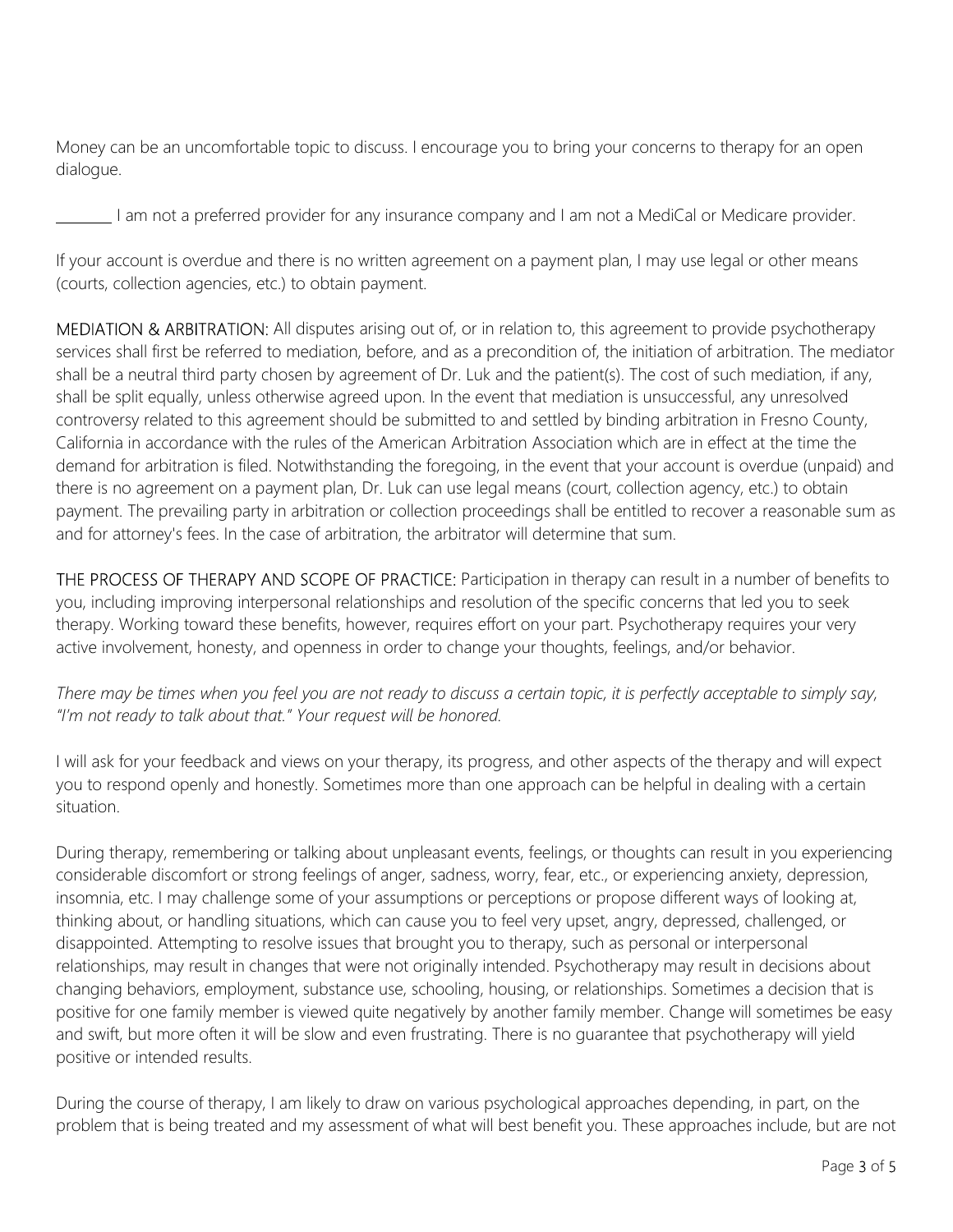limited to, behavioral, cognitive-behavioral, cognitive, psychodynamic, existential, system/family, developmental (adult, child, family), humanistic or psycho-educational. I am also fully trained in Eye Movement Desensitization and Reprocessing.

I do not provide custody evaluation recommendations, medication, prescription recommendations nor legal advice, as these activities do not fall within my scope of practice. A different consent is required for psychological evaluations.

TREATMENT PLANS: At any time, you are welcome to ask about my working understanding of your areas of difficulty, treatment plan, therapeutic objectives, and my view of the possible outcomes of treatment. If you have any unanswered questions about any of the procedures used in the course of your therapy, the possible risks, my expertise in employing them, or about the treatment plan, please ask and you will be answered fully. You also have the right to ask about other treatments for your condition and their risks and benefits.

CONCLUDING THERAPY: Sometimes people come to therapy and then, despite their best intentions, and for a variety of reasons, do not return. You have the right to terminate therapy and communication at any time, but I believe that it is best if we can discuss your thoughts about ending therapy before you decide to not return.

In our first meeting you and I will both decide if I can be of benefit to you. I do not work with clients who, in my opinion, I cannot help. In such a case, I will offer you referrals that you can contact. If at any point during psychotherapy I assess that I am not effective in helping you reach the therapeutic goals, I will discuss this with you and together we can make a decision about what is best for you. If you request it and authorize it in writing, I will talk to the psychotherapist of your choice in order to help with the transition. If at any time you want another professional's opinion or wish to consult with another therapist, I will give you a couple of referrals that you may want to contact.

DUAL RELATIONSHIPS: Not all dual or multiple relationships are unethical or avoidable. Therapy never involves sexual or any other dual relationship that impairs my objectivity, clinical judgment or can be exploitative in nature. I will assess carefully before entering into non-sexual and non-exploitative dual relationships with clients. I will never acknowledge working with you without your written permission. Patients sometimes choose their therapist because of a recommendation from another patient. I will discuss with you the complexities and potential difficulties that may be involved in dual or multiple relationships. Please advise me if the dual or multiple relationship becomes uncomfortable for you in any way. We will determine the best course of action to maximize effectiveness of the therapy and to protect your welfare.

PUBLIC SETTINGS: Out of respect for your privacy, if we pass in public settings I will never approach you or initiate greetings. If you want to say hello that is fine, but if it feels awkward, simply pass by and I will understand. For the same reason I typically refuse invitations to social events. The professional nature of our relationship and your privacy and confidentiality are guiding principles to all aspects of our interaction. In the same vein, your investment in therapy and/or any referrals are the best signs of appreciation.

SOCIAL NETWORKING AND INTERNET SEARCHES: I do not accept friend requests from current or former patients on social networking sites such as Facebook. I believe that adding patients as friends on these sites and/or communicating via such sites is likely to compromise your privacy and confidentiality.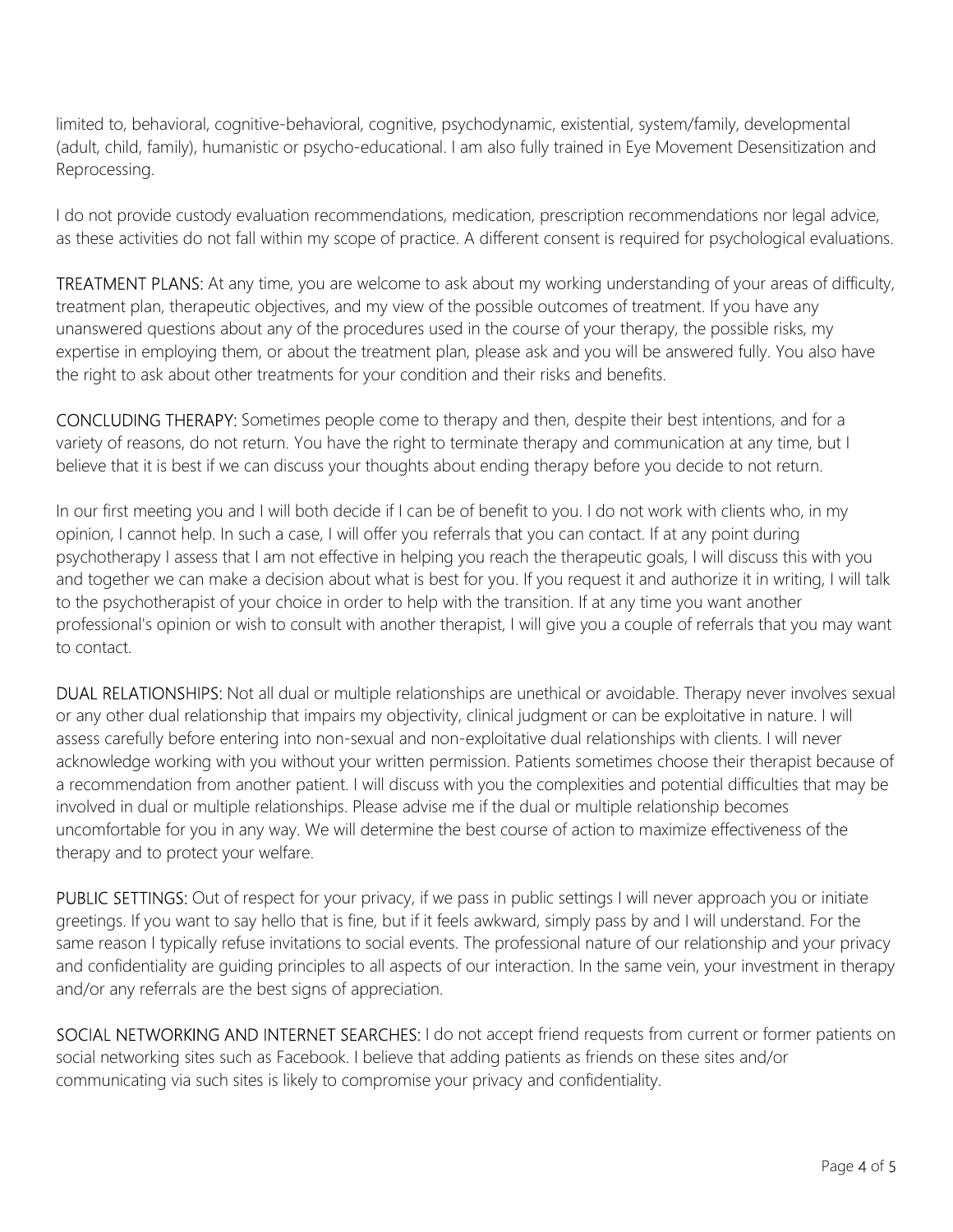CANCELLATION: Since the scheduling of an appointment involves the reservation of time specifically for you, a minimum of 24 hour notice is required for re-scheduling or canceling an appointment. Unless we reach a different agreement, the full fee will be charged for sessions missed without such notification. Most insurance companies do not reimburse for missed sessions.

A FINAL NOTE: Psychotherapy is unlike visiting other healthcare providers, it is a unique experience. It requires a great deal of time and energy on your part and there are not specific guarantees. Nevertheless, it is my heartfelt belief that psychotherapy, particularly the therapeutic relationship, plays an integral role in one's intellectual, emotional, and spiritual development. My experience with the therapeutic process is that the more one is able to invest, the more one will profit.

Once again, welcome. I look forward to being of assistance to you and/or your family.

I have read the above Office Policies and General Information, Agreement for Psychotherapy Services or Informed Consent for Psychotherapy carefully and reviewed them with Dr. Luk. I understand them and agree to comply with them, and I acknowledge receipt of a copy of this information and Notice.

Patient's Name (print) Date

Signature experience and the state of the state of the state of the state of the state of the state of the state of the state of the state of the state of the state of the state of the state of the state of the state of th

Nicole Luk, Ph.D. Date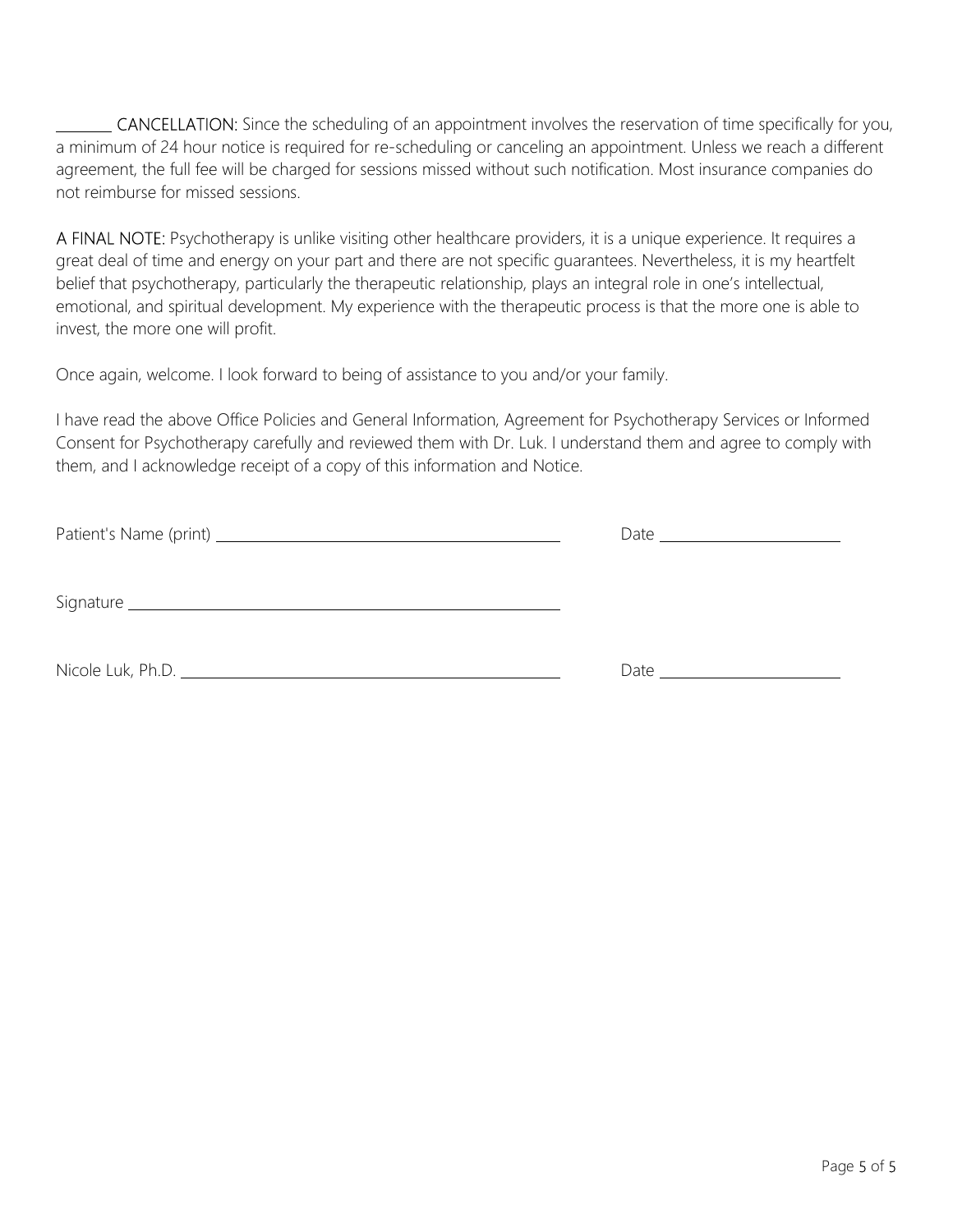## Nicole Luk, Ph.D. 600 West Shaw Avenue, Suite 210 · Fresno, CA 93704 · 559-298-2229 · PSY23087

|                                                                                                                                                                                                                                                                                                                                                                                                                                                                                                                                                                                                                                                                            | Intake Form |                       |                 |
|----------------------------------------------------------------------------------------------------------------------------------------------------------------------------------------------------------------------------------------------------------------------------------------------------------------------------------------------------------------------------------------------------------------------------------------------------------------------------------------------------------------------------------------------------------------------------------------------------------------------------------------------------------------------------|-------------|-----------------------|-----------------|
|                                                                                                                                                                                                                                                                                                                                                                                                                                                                                                                                                                                                                                                                            |             |                       |                 |
| CA Driver's License: __________________                                                                                                                                                                                                                                                                                                                                                                                                                                                                                                                                                                                                                                    |             |                       |                 |
| Date of Birth: _________________________                                                                                                                                                                                                                                                                                                                                                                                                                                                                                                                                                                                                                                   |             |                       | Marital Status: |
|                                                                                                                                                                                                                                                                                                                                                                                                                                                                                                                                                                                                                                                                            |             |                       |                 |
|                                                                                                                                                                                                                                                                                                                                                                                                                                                                                                                                                                                                                                                                            |             |                       |                 |
|                                                                                                                                                                                                                                                                                                                                                                                                                                                                                                                                                                                                                                                                            |             |                       |                 |
| Preferred number for confidential messages: HOME/MOBILE/OTHER                                                                                                                                                                                                                                                                                                                                                                                                                                                                                                                                                                                                              |             |                       |                 |
| Primary Physician (name/phone): example and the state of the state of the state of the state of the state of the state of the state of the state of the state of the state of the state of the state of the state of the state                                                                                                                                                                                                                                                                                                                                                                                                                                             |             |                       |                 |
| Emergency Contact Person: Committee Control of the Control of the Control of the Control of the Control of the                                                                                                                                                                                                                                                                                                                                                                                                                                                                                                                                                             |             | Relationship: 2000    |                 |
|                                                                                                                                                                                                                                                                                                                                                                                                                                                                                                                                                                                                                                                                            |             |                       |                 |
| I understand that Dr. Luk does not accept assignment (direct payment) from any insurance company including<br>MediCal and MediCare. I understand that she is not a MediCal or MediCare provider. I understand that full payment<br>is due at time of service. At my request, Dr. Luk will provide me with information which I can submit to my insurance<br>company or she will utilize a billing service to do so on my behalf. I understand that she is not a preferred provider<br>for any insurance company and any reimbursement from my insurance will be at an out-of-network rate. Fee for<br>returned check is \$35 plus the amount of the check due immediately. |             |                       |                 |
|                                                                                                                                                                                                                                                                                                                                                                                                                                                                                                                                                                                                                                                                            |             | Date/Time: Date/Time: |                 |
| I authorize Dr. Luk to submit claims on my behalf to using the insurance information listed above.                                                                                                                                                                                                                                                                                                                                                                                                                                                                                                                                                                         |             |                       |                 |
| Signature: <u>Communications and Communications and Communications and Communications</u>                                                                                                                                                                                                                                                                                                                                                                                                                                                                                                                                                                                  |             |                       |                 |
| Insurance Company: <u>companies</u>                                                                                                                                                                                                                                                                                                                                                                                                                                                                                                                                                                                                                                        |             |                       |                 |

Please have insurance card ready, Dr. Luk will make a photocopy of it.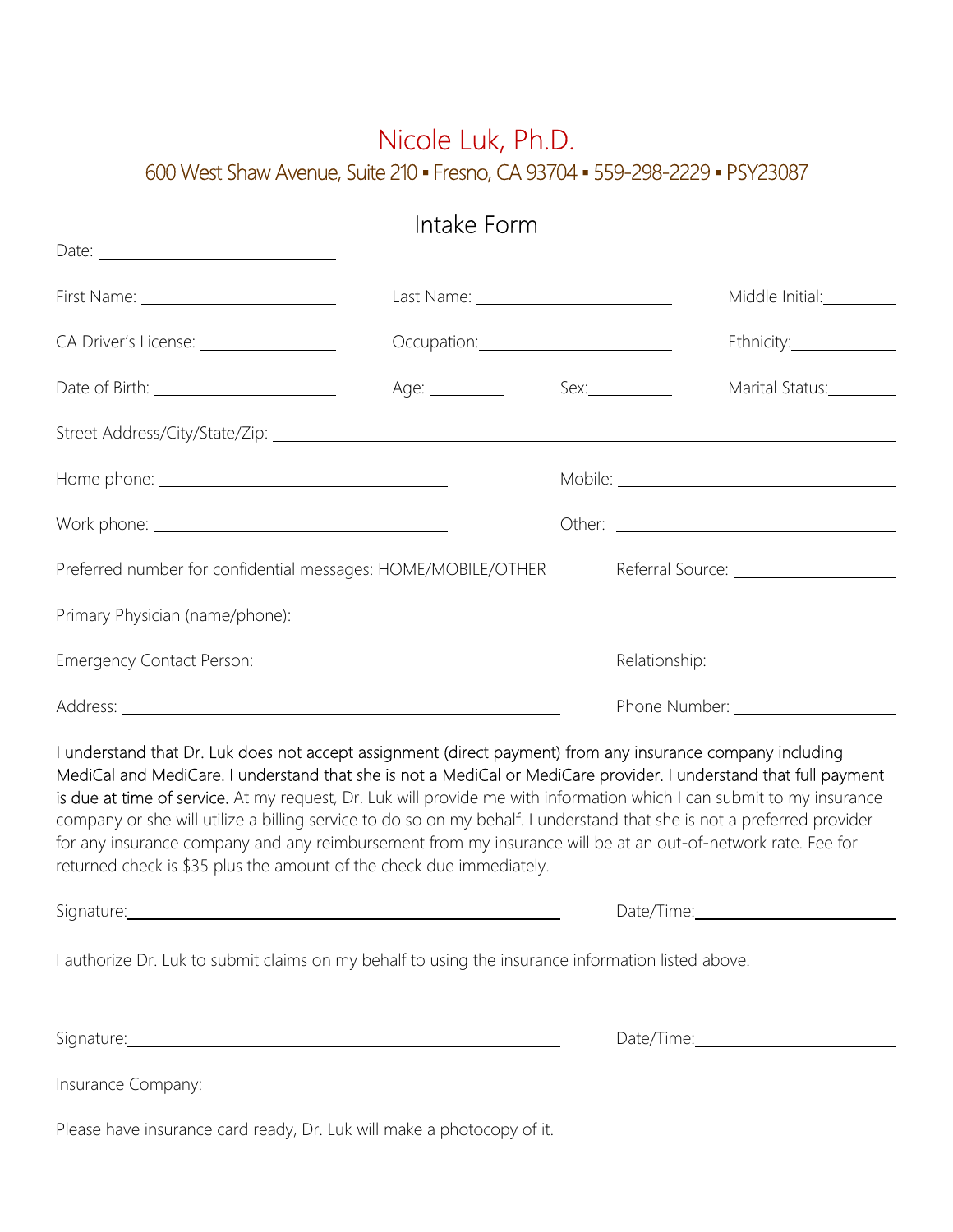## Nicole Luk, Ph.D. 600 West Shaw Avenue, Suite 210 ▪ Fresno, CA 93704 ▪ 559-298-2229 ▪ PSY23087

## Acknowledgement of Receipt of Notice of Privacy Practice

| It is your right to refuse to sign this document.                                                                                                                                                                                    |  |  |  |  |
|--------------------------------------------------------------------------------------------------------------------------------------------------------------------------------------------------------------------------------------|--|--|--|--|
| I have received a copy of this Office's Notice of Privacy Practices.                                                                                                                                                                 |  |  |  |  |
|                                                                                                                                                                                                                                      |  |  |  |  |
| Signature: <u>contract and a series of the series of the series of the series of the series of the series of the series of the series of the series of the series of the series of the series of the series of the series of the</u> |  |  |  |  |
|                                                                                                                                                                                                                                      |  |  |  |  |
|                                                                                                                                                                                                                                      |  |  |  |  |
| For Office Use Only:                                                                                                                                                                                                                 |  |  |  |  |
| The reason that a standard acknowledgment (such as the above) of the receipt of the Notice of Privacy<br>Practices was not obtained:                                                                                                 |  |  |  |  |
| ___________ Patient refused to sign.                                                                                                                                                                                                 |  |  |  |  |
| Communication barriers prohibited obtaining the acknowledgement.                                                                                                                                                                     |  |  |  |  |
| An emergency situation prevented this office from obtaining it.                                                                                                                                                                      |  |  |  |  |
|                                                                                                                                                                                                                                      |  |  |  |  |